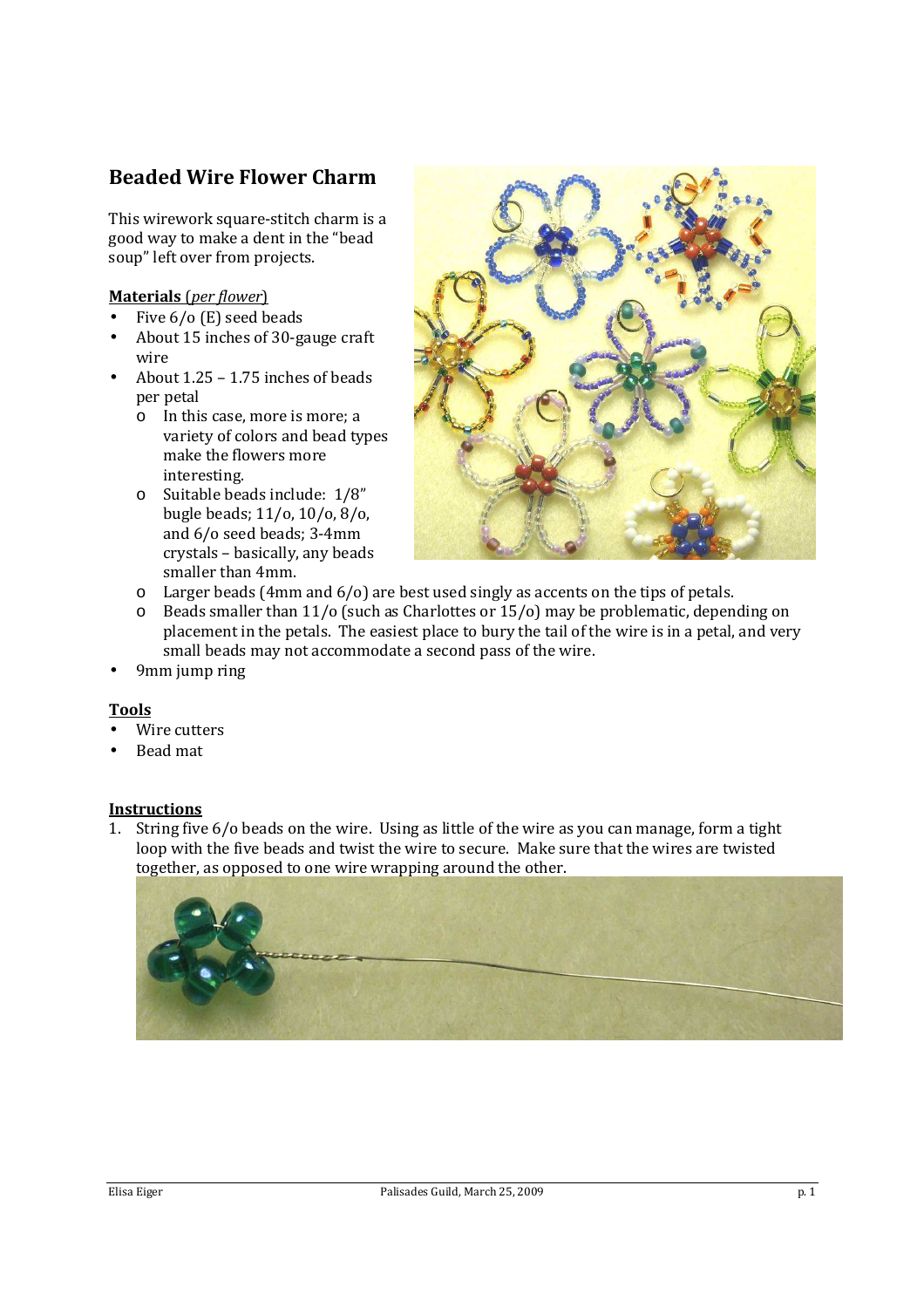- 2. String the beads for the first petal onto the wire.
	- a. One possible 1.25-inch sequence: bugle bead, five 10/o, 8/o, 6/o, 8/o, five 10/o, bugle.



- b. The instructions that I used as a springboard called for 4 Delicas in color A, 8 Delicas in color B, then 4 Delicas in color A. This combination is boring, not well proportioned (in my opinion), and an inappropriate use of Delicas. Cylinder beads tend to form gaps when used in a tight curve, such as that at the tip of the petals; round beads cover the wire better.
- 3. Thread the wire through one of the beads at the base of the petal and then the adjacent bead.
	- a. This usually has to be done in two passes:
		- i. Thread the wire through the bead at the base
		- ii. Thread the wire through the adjacent bead



- b. Ease the wire around curves carefully. Do not allow tiny loops to form; these cause kinks that almost guarantee that the wire will break.
- 4. String the beads for a petal, thread the wire back around and through the bead at the base of the petal, and thread the wire through the next bead in the center of the flower.
- 5. Repeat Step 4 until you have completed 5 petals.
- 6. Pass the wire around the ring of beads around the center a few times. In a couple of places, wrap the wire around the ring a couple of times by passing it through the center and bringing it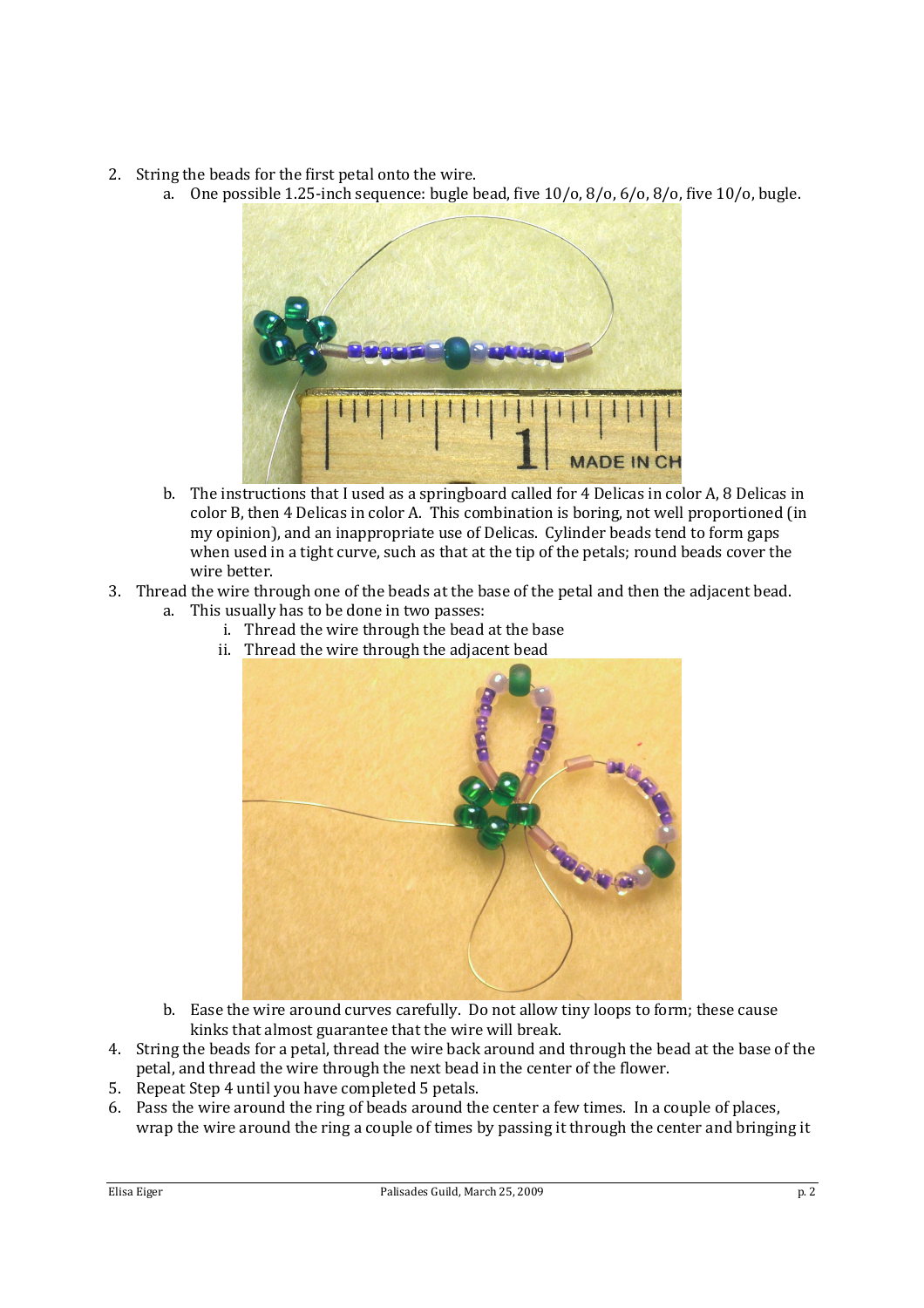back to the outside. Make sure the wire isn't getting snagged on any beads, and make sure the loop stays as round as possible until you finally draw it tight between adjacent beads in the ring. (This is similar to tying knots in a beadweaving piece, only the wire is being wrapped, not knotted.)



7. When you think the wire is secure, or you have only a few inches left, or you're bored and want to move on to the next flower, thread the wire up through a petal. Pull the wire tight, and cut it as close as possible (taking care not to cut the petal!).